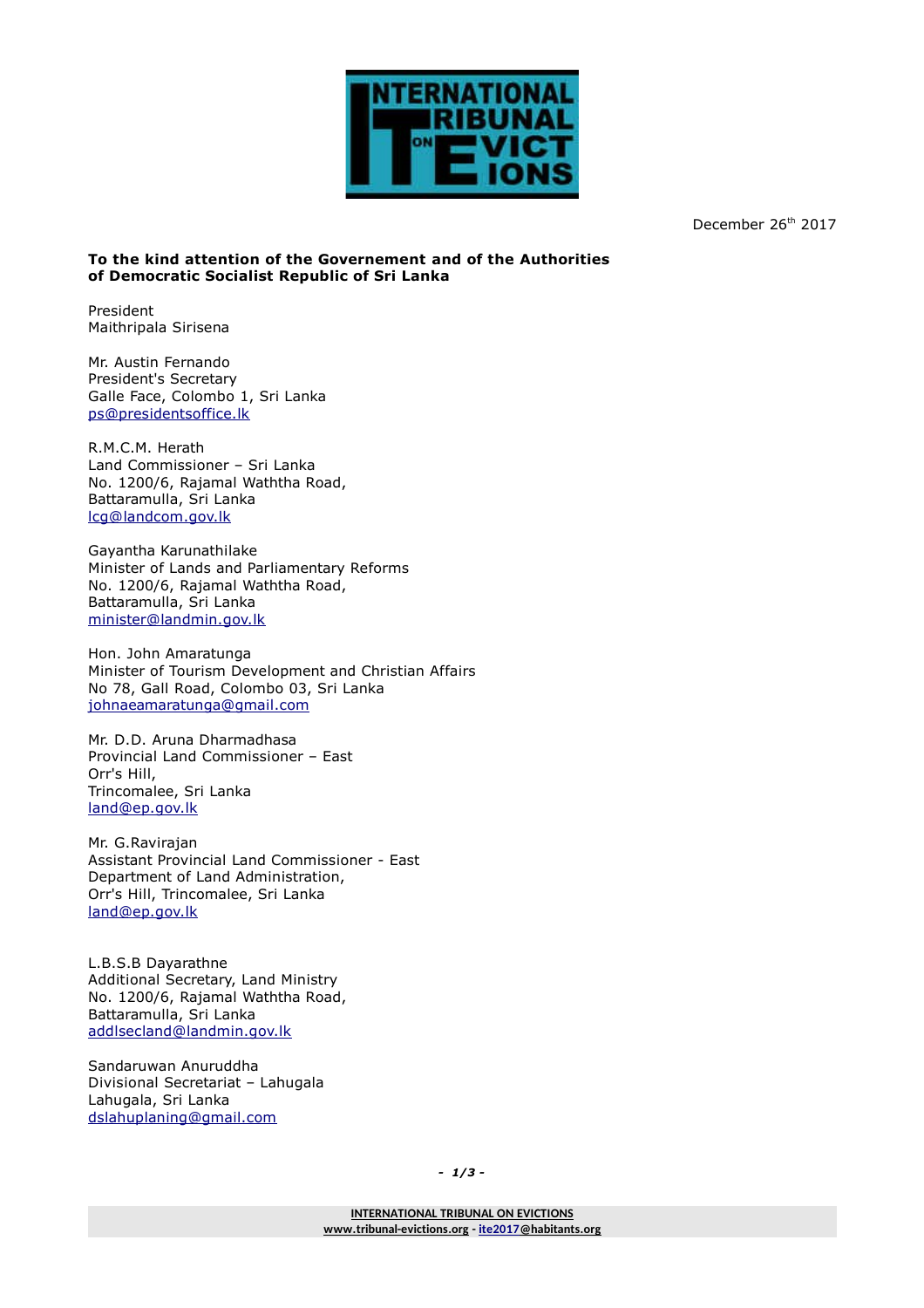Paanama Police OIC Local Police Authority Mobile 071-8591169 General 063-3639273 Police station, Paanama Paanama Kumana road, Sri Lanka

General Manager Malima Hospitality Services Chaithya Road,Colombo 01, Sri Lanka [bookingmalima@gmail.com](mailto:bookingmalima@gmail.com)

CC: Ms. Leilani Fahra UN Special Rapporteur on the Right to Adequate Housing [srhousing@ohchr.org](mailto:srhousing@ohchr.org) [leilani@cwp-csp.ca](mailto:leilani@cwp-csp.ca) [juli.perucca@unhousingrapp.org](mailto:juli.perucca@unhousingrapp.org)

Organization for the Protection of Paanama Pattuwa

Peoples' Alliance for Right to Land

Civil Society

International Alliance of Inhabitants

Tourism Watch

OXFAM

Media of Sri Lanka and International

## **Official communication of ITE Recommandations : Case of Sri Lanka: Land grabbing for tourism development, Paanama Village**

The International Tribunal on Evictions (ITE) is a people's and opinion tribunal established in 2011 by the International Alliance of Inhabitants and civil society organisations for the World Zero Evictions Days to practically and interactively put forced evictions from around the world in the dock. The Tribunal relies on the expertise of a well respected and competent international Jury, as well as on the International Covenant on Economic, Social and Cultural Rights and other instruments of international law, and pass judgement on real cases of forced evictions that constitute human rights violations, as well as Recommendations in order to adress the situation.

This vear, the Jury of the ITE 6<sup>th</sup> Session, held in Venice, Italy, from 28 to 30 September 2017, listened to the testimonies of evictions, reports and proposals of recommendations of inhabitants and communities from 5 continents, all of whom are affected by evictions and human rights violations caused by tourism development.

The cases selected and judged include:

- [India: Expropriation and evictions to make room for a third airport for the national capital, New](http://www.tribunal-evictions.org/international_tribunal_on_evictions/evictions_cases/6th_session_2017/case_from_india_new_delhi_the_third_airport_project_in_the_national_capital_region) [Delhi](http://www.tribunal-evictions.org/international_tribunal_on_evictions/evictions_cases/6th_session_2017/case_from_india_new_delhi_the_third_airport_project_in_the_national_capital_region)
- Sri Lanka: Land grabbing for tourism development, Paanama Village
- [Argentina: Evictions and gentrification in the historic neighbourhood of La Boca, Buenos Aires](http://www.tribunal-evictions.org/international_tribunal_on_evictions/evictions_cases/6th_session_2017/case_from_argentina_buenos_aires_evictions_and_gentrification_in_the_historic_and_tourist_neighbourhood_la_boca)
- [Kenya: Violent evictions of the Masai in the name of protecting wildlife to support elite tourism](http://www.tribunal-evictions.org/international_tribunal_on_evictions/evictions_cases/6th_session_2017/case_from_kenya_violent_evictions_of_the_masai_in_the_name_of_protecting_wildlife_to_support_elite_tourism)
- [Italy: Fake tourist rentals on the Island of Pellestrina, Venice](http://www.tribunal-evictions.org/international_tribunal_on_evictions/evictions_cases/6th_session_2017/case_from_italy_venice_fake_tourist_rentals_on_the_island_of_pellestrina_venice)

One such case affect the inhabitants of the territory ruled by your Governement.

*- 2/3 -*